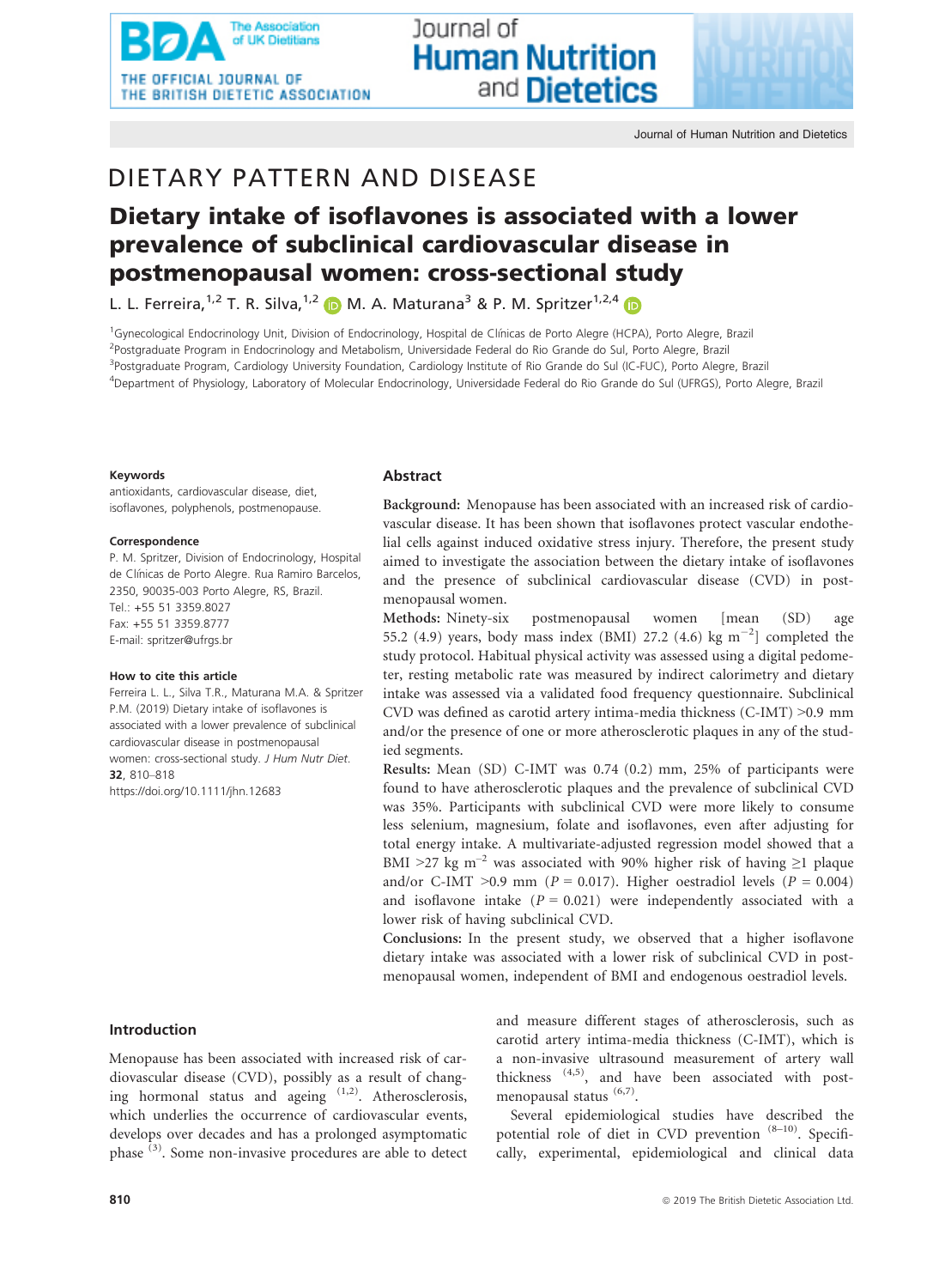suggest that the consumption of antioxidants is associated with a reduced risk of CVD  $(11-13)$ . Isoflavones (genistein and daidzein) and lignans are dietary-derived polyphenols and the most common phyto-oestrogens. Although isoflavones can be found in soybeans, black beans and barley  $(14)$ , lignans are found in legumes, vegetables, fruits, flaxseed and whole grains <sup>(15)</sup>. Isoflavones are known to possess various biological effects that have been associated with cardiovascular protection as a result of their anti-inflammatory properties  $(16,17)$ , as well as their impacts on endothelial function (18–20). Isoflavones have also been reported to exert weak oestrogenic activity by binding to oestrogen receptors (21). Additionally, isoflavones have been shown to exert antioxidative properties (22,23). An in vitro study showed that genistein and daidzein significantly protect vascular endothelial cells against induced oxidative stress injury (24).

To date, few studies have examined the association between dietary isoflavone intake and subclinical CVD, specifically in postmenopausal women. Therefore, the present study aimed to investigate the association between isoflavone dietary intake, metabolic and hormonal variables and C-IMT status in postmenopausal women, with no clinical evidence of CVD.

#### Materials and methods

#### Participants and design

In this cross-sectional study, participants were invited by advertisements in local newspapers and radio stations to come to the Gynecological Endocrinology Unit at Hospital de Clínicas de Porto Alegre, Brazil, from October 2010 to February 2012. The inclusion criteria were: (i) menopause, defined as the last menstrual period at least 1 year before the beginning of the study plus follicle-stimulating hormone (FSH) levels >35 IU  $L^{-1}$ ; (ii) age between 45 and 65 years; and (iii) no use of hormone therapy in the past 3 months. Individuals with diabetes or a previous diagnosis of heart disease and current smokers were excluded. Ninety-six postmenopausal women fulfilling all the inclusion criteria completed the study protocol. The local Ethics Committee approved the study protocol, and written informed consent was obtained from every participant. Detailed information regarding the participants is provided elsewhere <sup>(6)</sup>.

#### Anthropometric measurements, body composition and resting metabolic rate

Body weight, height and waist circumference (WC) were measured in duplicate in the standing position. WC was measured at the midpoint between the lower rib margin and the iliac crest, and body mass index (BMI) was

calculated as the most recent measured weight (kg) divided by height (m) squared. Resting metabolic rate (RMR) was obtained by indirect calorimetry (Fitmate, Cosmed, Rome, Italy).

#### Dietary assessment

Dietary intake in the previous month was assessed with a validated food frequency questionnaire (FFQ) consisting of 121 items (25). Nutritional composition was calculated using the Brazilian Table of Food Composition<sup>(26)</sup>. Vitamins A, D and E were assessed using the United States Department of Agriculture (USDA) National Nutrient Database for Standard Reference<sup>(27)</sup>.

Total polyphenol, isoflavone and lignan intake were assessed using the Phenol-Explorer database (28). Food items in the FFQ containing two or more food components were separated according to their individual ingredients and foods that contained no polyphenols were excluded from the analysis. The average food consumption was calculated (g or mL) according to the standard portion sizes used in the FFQ. The individual polyphenol intake from each food was calculated by multiplying the content of each polyphenol by the daily consumption of each food. Total polyphenol, isoflavone and lignan intake were calculated as the sum of all individual polyphenol intakes from all food sources encountered in accordance with this process.

#### Physical activity assessment

Assessment of habitual physical activity was performed with a digital pedometer (BP 148; Tech Line, São Paulo, Brazil). The device was individually configured according to weight (kg) and individual step length. The equipment was used for six consecutive days, providing the weekly average number of steps. Participants were encouraged not to change their physical activity habits during the study.

#### Blood pressure and biochemical and hormone tests

Blood pressure was measured with participants in the seated position, with the feet on the floor and the arm supported at heart level after a 10-min rest. Two measurements were obtained, 10 min apart, using an automatic blood pressure monitor (HEM-742INT; Omron, Rio de Janeiro, Brazil). Hypertension was defined as a systolic blood pressure ≥130 mmHg and/or diastolic blood pressure  $\geq 80$  mmHg<sup>(29)</sup>.

Blood samples were collected after a 12-h fast. All samples were obtained between 08.00 h and 10.00 h. FSH was measured with chemiluminescent immunoassays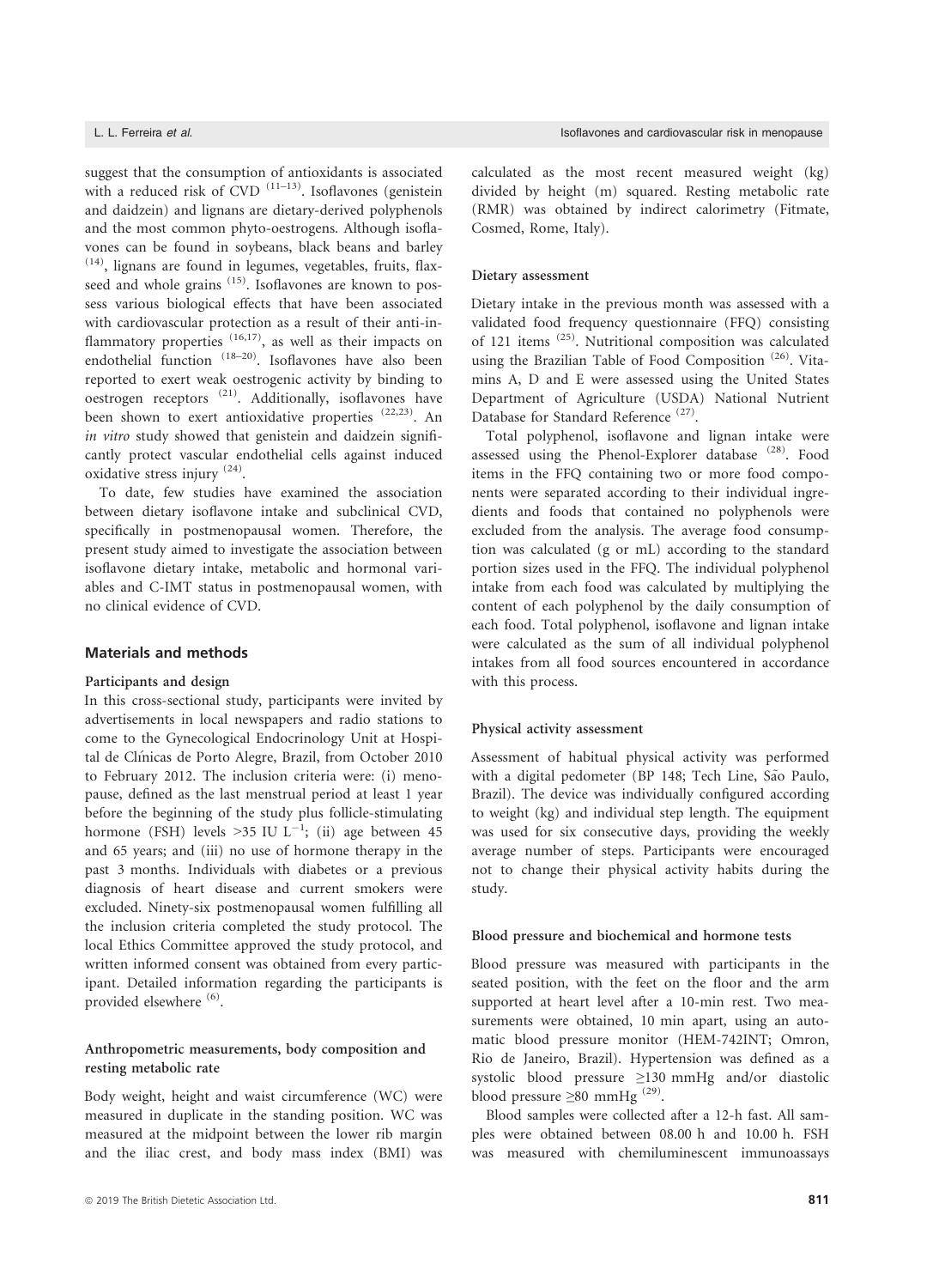#### Isoflavones and cardiovascular risk in menopause L. L. Ferreira et al.

(Centaur XP; Roche Diagnostics, Mannheim, Germany) with a sensitivity of 0.3 IU  $L^{-1}$ . The intra-assay and interassay coefficients of variation were 2.9% and 2.7%, respectively. Oestradiol was measured by electrochemiluminescence immunoassay (Roche Diagnostics, Mannheim, Germany), with an assay sensitivity of 5.0 pg  $mL^{-1}$  and intra- and interassay coefficients of variation of 5.7% and 6.4%, respectively. Sex hormone-binding globulin (SHBG) was measured by chemiluminescence enzyme immunoassay (Immulite 2000, Centaur XP; Roche Diagnostics), where SHBG had a sensitivity of  $0.02$  nmol L<sup>-</sup> and intra-assay and interassay CVs of 5.3% and 6.6%, respectively.

#### Assessment of subclinical cardiovascular disease

Measurement of C-IMT was assessed bilaterally with Bmode ultrasonography (Xsario; Toshiba, Tokyo, Japan) by a single expert sonographer operator using a standardised protocol. A 7.5-MHz, fixed angle, multifrequency linear array probe was used. The right and left carotid arteries were scanned to obtain a total of nine images of the far wall of the common carotid (1 cm proximal to the carotid bulb), the carotid bulb (1 cm proximal to the flow divider) and the proximal internal carotid arteries (1 cm distal from the flow divider). In each segment, three measurements of maximum C-IMT were obtained. Subsequently, the average C-IMT of the three segments was calculated for each of the two carotid arteries  $(4,6,30)$ . Subclinical atherosclerosis was defined as C-IMT >0.9 mm and/or the presence of one or more atherosclerotic plaques in any of the studied segments  $(31)$ . A plaque was defined by at least two of the following three criteria: C-IMT >1.5 mm; shape abnormalities such as protrusion into the lumen or loss of alignment with adjacent arterial wall boundary; and the presence of brighter echoes than adjacent boundaries (4).

#### Statistical analysis

The sample size was estimated based on a previous study  $(32)$ , considering a power of 80% and alpha of 5%. Seventy-six postmenopausal women were required to detect a difference of 0.19 mm in C-IMT between higher and lower isoflavone dietary intake.

Results are presented as the mean (SD) or median (interquartile range), depending on the Gaussian or non-Gaussian distribution of variables (Shapiro–Wilk test). Non-Gaussian variables were log-transformed for statistical analysis and reported as back-transformed into their original units. To compare the differences between participants with no plaque and C-IMT  $\leq 0.9$  mm to those with subclinical CVD, a two-tailed Student's t-test was used.

Chi-squared was calculated for comparisons of dichotomous variables. Prevalence ratios (PR) were determined for subclinical CVD according to demographic, lifestyle and dietary factors that were associated with C-IMT >0.9 mm and/or the presence of atherosclerotic plaque in a two-tailed Student's t-test. A multivariate-adjusted Poisson regression model with robust estimates was used to assess the association between demographic, lifestyle and dietary factors and subclinical CVD. All analyses were performed using SPSS, version 19.0 (IBM Corp., Armonk, NY, USA).  $P \le 0.05$  was considered statistically significant.

### Results

Of one hundred and nineteen postmenopausal women enrolled in the present study, 96 participants fulfilling all the inclusion criteria completed the study protocol. Eighteen candidates were excluded (five with diabetes, one with hyperthyroidism, two with untreated hypothyroidism, two with breast cancer, one who was premenopausal and seven current smokers). An additional five participants dropped out because they were unable to commit to the study (no time for blood collection, dual X-ray absorptiometry and indirect calorimetry). The mean (SD) carotid C-IMT of 0.74 (0.2) mm and the overall prevalence of subclinical CVD was 35% of the sample population; of these, 25% of patients were found to have one or more atherosclerotic plaques. The characteristics of the postmenopausal women according to carotid intimamedia thickness status are provided in Table 1. The groups were similar regarding age, time subsequent to menopause, years of schooling, BMI and the prevalence of overweight/obesity, waist circumference, physical activity, and RMR. There were no differences between groups regarding traditional CVD risk factors, such as glucose, lipids (data not shown) and previous smoking behaviour. However, the frequency of hypertension was higher in women with subclinical CVD (56%  $\nu s$  32%,  $P = 0.018$ ). Oestradiol and the proportion of previous users of hormone therapy were also similar in the two groups.

Participants presenting at least one plaque in the carotid and/or C-IMT >0.9 mm were more likely to consume less calories ( $P = 0.027$ ), total protein and plant-based protein, although, after total kcal intake adjustment, this difference did not remain significant (Table 2). Furthermore, women with subclinical CVD consumed less selenium  $(P = 0.025)$ , magnesium  $(P = 0.047)$ , folate  $(P = 0.024)$  and isoflavones  $(P = 0.049)$ , even after adjustment for energy intake.

The main factors related to the presence of subclinical CVD are shown in Table 3. BMI  $\geq$ 27 kg m<sup>-2</sup> (defined as the median of participants in the sample) and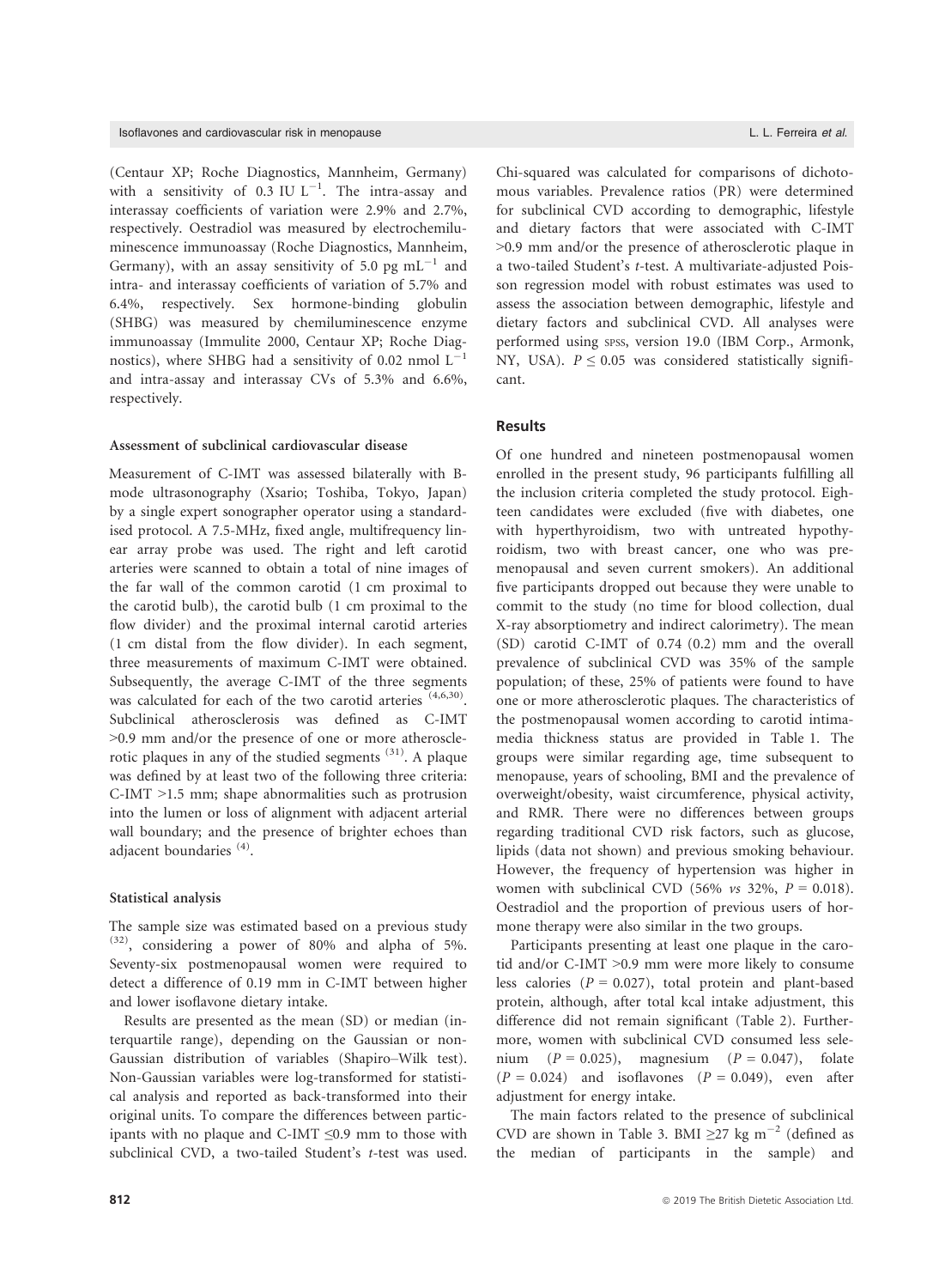|                                                               | Subclinical cardiovascular disease |                                         |       |  |
|---------------------------------------------------------------|------------------------------------|-----------------------------------------|-------|--|
| Variables                                                     | No plaque and C-IMT $\leq$ 0.9 mm  | $\geq$ 1 plaque and/or C-IMT $>$ 0.9 mm | P     |  |
| n                                                             | 62                                 | 34                                      |       |  |
| Age (years)                                                   | 54.7(4.7)                          | 56.5(5.2)                               | 0.095 |  |
| Years of schooling <sup>†</sup>                               | $8.5(5.0-12.7)$                    | $7.5(4.7-11)$                           | 0.147 |  |
| White, $n \, (\%)^{\ddagger}$                                 | 53 (85)                            | 30 (88)                                 | 0.706 |  |
| Time subsequent to menopause (years) $\dagger$                | $5.5(3-10)$                        | $7.5(3-10.5)$                           | 0.259 |  |
| Waist circumference (cm)                                      | 86.4 (13.2)                        | 87.2(9.8)                               | 0.754 |  |
| BMI ( $kg m^{-2}$ )                                           | 27.2(5.1)                          | 27.3(4.2)                               | 0.904 |  |
| Obesity, $n$ (%) <sup>‡</sup>                                 | 10(16)                             | 10(29)                                  | 0.125 |  |
| Overweight and obesity, $n$ (%) <sup><math>\ddag</math></sup> | 39 (63)                            | 23 (68)                                 | 0.642 |  |
| Mean (SD) steps/day                                           | 6111.0 (3007.9)                    | 5471.1 (2840.7)                         | 0.312 |  |
| RMR (kJ day <sup>-1</sup> ) [kcal day <sup>-1</sup> ]         | 5264.7 (920.9) [1258.3 (220.1)]    | 5286.5 (688.7) [1263.5 (164.6)]         | 0.904 |  |
| Hypertension, $n$ (%) <sup>‡</sup>                            | 19(31)                             | 19(56)                                  | 0.018 |  |
| Previous smoking behaviour, $n$ (%) <sup>‡</sup>              | 20(32.2)                           | 15(44.1)                                | 0.248 |  |
| Hormonal variables:                                           |                                    |                                         |       |  |
| Oestradiol (pg mL <sup>-1</sup> ) <sup>†</sup>                | 21.1 (10.8-30.3)                   | 19.2 (12.5-23.8)                        | 0.252 |  |
| FSH (IU $L^{-1}$ )                                            | 80.5(29.2)                         | 86.8 (28.8)                             | 0.310 |  |
| SHBG (nmol $L^{-1}$ <sup>+</sup>                              | 48.2 (34.0-61.7)                   | 43.1 (36.5–58.8)                        | 0.610 |  |
| Previous hormone therapy, $n$ (%) <sup>‡</sup>                | 18 (29)                            | 13(38)                                  | 0.371 |  |

Table 1 Characteristics of postmenopausal women according to carotid intima-media thickness status

BMI, body mass index; C-IMT, carotid intima-media thickness; DBP, diastolic blood pressure; FSH, follicle-stimulating hormone; HDL, high-density protein; LDL, low-density protein; RMR, resting metabolic rate; SBP, systolic blood pressure; SHBG, sex hormone-binding globulin.

Data are the mean (SD) or median (IQR). Student's  $t$  test. † Variables analysed after log transformation.

‡ Chi-squared test.

hypertension were related to the presence of subclinical CVD [PR = 1.83; 95% confidence interval  $(CI) = 1.06-$ 3.19 and PR = 1.93; 95% CI = 1.13–3.32, respectively]. Assessment of the dietary factors showed that the presence of one or more plaques and C-IMT  $\geq$ 0.9 mm was less frequent in women consuming higher levels of fibre,  $\geq$ 21 g, according to dietary reference intakes  $(33)$ , (PR = 0.58; 95% CI: 0.34–0.97), selenium,  $\geq 55 \text{ µg}$ , according to dietary reference intakes, (PR = 0.54; 95%  $CI = 0.30{\text -}0.98$ ) and isoflavones,  $\geq 4.9$  mg, defined as the median of participants in the sample (PR =  $0.52$ ; 95%  $CI = 0.30 - 0.92$ .

The multivariate-adjusted Poisson regression model with robust estimate is shown in Table 4. BMI, endogenous oestradiol levels and isoflavone intake were independently related to the presence of subclinical CVD. Higher BMI was independently associated with 90% ( $P = 0.017$ ) higher risk of having  $\geq 1$  plaque and/or C-IMT >0.9 mm. On the other hand, oestradiol (per 1 pg  $mL^{-1}$  increase), and higher isoflavone intake were independently associated with a 3% ( $P = 0.004$ ) and 50% ( $P = 0.021$ ) lower risk of having subclinical CVD, respectively.

#### **Discussion**

In the present study, we observed that a higher isoflavone dietary intake and endogenous oestradiol levels were

independently associated with a lower risk of subclinical CVD in postmenopausal women and BMI was independently related to higher risk of subclinical CVD. To date, only two cross-sectional studies, both from Chinese population, have examined the association between dietary isoflavone intake and C-IMT status <sup>(32,34)</sup>. In the first study, comprising 126 participants aged 66.5 (11.1) years old (69% male) at high risk of cardiovascular events, a median isoflavone intake of 5.5 (2.2–13.3) mg day<sup>-1</sup> was observed, and a higher isoflavone intake predicted an absolute 0.17 mm decrease in mean maximum C-IMT  $^{(32)}$ . In the other study comprising 572 healthy adults (aged 40– 65 years), a higher intake of isoflavone ( $>5.4$  mg day<sup>-1</sup>) was associated with a lower C-IMT<sup>(34)</sup>. However, the isoflavone intake in occidental countries appears to be much lower compared to that in Asian countries, with most people eating on average less than 1 mg day<sup>-1</sup> compared to 20–50 mg day<sup>-1</sup> or higher, respectively  $(35)$ . In the present study, the median (interquartile range) isoflavone intake was 4.9 (2.1–5.1) mg day<sup>-1</sup> and less than this amount was consumed by women with subclinical CVD. Additionally, although, in most studies, the consumption of soy products was the main source of isoflavones, in the present study, the major source of isoflavones was beans. Interestingly, the most frequently consumed beans in Brazil is the black type, which contains the highest concentrations of isoflavonoids and daidzein (36,37).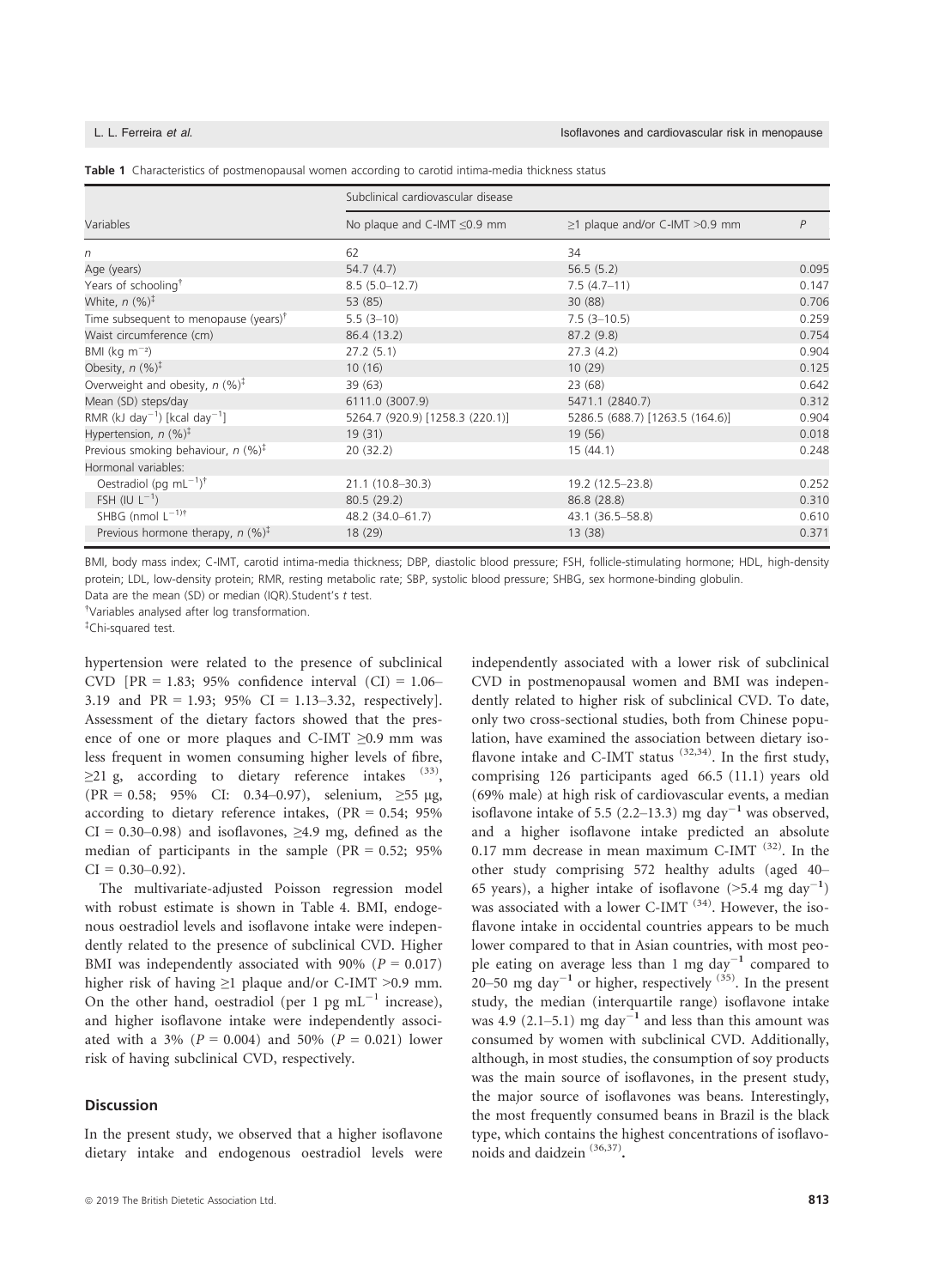|                                          | Subclinical cardiovascular disease |                                      |       |                |
|------------------------------------------|------------------------------------|--------------------------------------|-------|----------------|
| Variables                                | No plaque and C-IMT $\leq$ 0.9 mm  | $\geq$ 1 plaque and/or C-IMT >0.9 mm | P     | $P^{\ddagger}$ |
| Total energy intake, kJ (kcal)           | 8186.4 (2788.6) [1956.6 (666.5)]   | 6947.1 (2158.1) [1660.4 (515.8)]     | 0.027 |                |
| Protein (%)                              | 17.1(3.0)                          | 16.3(3.1)                            | 0.223 |                |
| Total protein (g)                        | 83.1 29.0)                         | 66.7 21.5)                           | 0.005 | 0.894          |
| Plant-based protein (g)                  | 19.6(9.4)                          | 15.5(8.0)                            | 0.040 | 0.346          |
| Carbohydrate (%)                         | 58.4 (7.0)                         | 58.0(8.0)                            | 0.762 |                |
| Glycaemic index (%)                      | 55.1(4.4)                          | 56.5(5.0)                            | 0.157 |                |
| Lipids $(% )$                            | 23.6 (5.2)                         | 24.8(5.8)                            | 0.313 |                |
| Saturated fatty acids (%)                | 6.8(2.0)                           | 6.8(2.2)                             | 0.963 |                |
| Monounsaturated fatty acids (%)          | 7.0(2.4)                           | 7.5(3.7)                             | 0.400 |                |
| Polyunsaturated fatty acids (%)          | 3.1(0.9)                           | 3.4(1.0)                             | 0.218 |                |
| Cholesterol (mg) <sup>†</sup>            | 227.3 (161.3-306.0)                | 150.1 (124.7-230.5)                  | 0.177 |                |
| Fibre $(g)$ <sup>†</sup>                 | 27.5 (20.9-38.8)                   | 24.7 (17.1-35.3)                     | 0.070 |                |
| Vitamin $B_{12}$ ( $\mu$ g) <sup>†</sup> | $4.8(3.4 - 6.5)$                   | $3.3(2.2 - 4.6)$                     | 0.132 |                |
| Calcium (mg)                             | 9.1(0.4)                           | 9.0(0.3)                             | 0.306 |                |
| Selenium $(\mu q)^{\dagger}$             | 92.2 (78.8-124.8)                  | 72.5 (57.3-97.6)                     | 0.008 | 0.025          |
| Magnesium (mg) <sup>†</sup>              | 269.6 (206.5-343.5)                | 219.9 (162.1-284.2)                  | 0.013 | 0.047          |
| Zinc $(mq)^{\dagger}$                    | 8.7(3.4)                           | 7.3(2.4)                             | 0.033 | 0.872          |
| Folate $(\mu q)^{\dagger}$               | 505.6 (396.1-710.1)                | 418.0 (320.6-574.7)                  | 0.031 | 0.024          |
| Vitamin D $(mq)^{\dagger}$               | $4.6(2.6 - 10.6)$                  | $4.0(1.9 - 10.5)$                    | 0.705 |                |
| Vitamin E $(mq)^{\dagger}$               | $4.3(3.0 - 5.4)$                   | $3.1(2.0-4.2)$                       | 0.047 | 0.105          |
| Vitamin C $(mq)^{\dagger}$               | 209.6 (122.5-373.2)                | 133.1 (106.8-253.8)                  | 0.194 |                |
| Vitamin A $(\mu q)^{\dagger}$            | 962.5 (556.3-1330.9)               | 690.6 (326.7-1392.7)                 | 0.499 |                |
| Alcohol $(q)$ <sup>†</sup>               | $5.0(0.0 - 28.0)$                  | $0(0.0-17.5)$                        | 0.610 |                |
| Polyphenol (mg)                          | 3817.7 (1914.6)                    | 2973.5 (1151.5)                      | 0.008 | 0.881          |
| Isoflavones (mg) <sup>†</sup>            | $4.9(2.1 - 9.8)$                   | $3.5(2.1 - 4.9)$                     | 0.019 | 0.049          |
| Lignans $(mg)^{\dagger}$                 | 29.9 (12.1-54.4)                   | $20.4(6.4 - 39.7)$                   | 0.831 |                |
|                                          |                                    |                                      |       |                |

Table 2 Dietary intake of postmenopausal women according to carotid intima-media thickness status

C-IMT, carotid intima-media thickness. Data are the mean (SD) or median (IQR).

† Variables analysed after log transformation, Student's t test.

‡ Adjusted for energy intake.

During the menopausal transition, changes in endogenous oestradiol levels may impact the vulnerability of the vessels in the postmenopausal period. In the present study, although endogenous oestradiol levels did not differ between the participants with no plaque and C-IMT ≤0.9 mm and those with subclinical CVD, each 1 pg mL<sup> $-$ </sup> increase in oestradiol levels was associated with a 3% lower risk of subclinical CVD, independent of age, BMI and blood pressure. Similar to these results, the Study of Women's Health Across the Nation (SWAN) also found that lower oestradiol was associated with an increase in C-IMT, independent of blood pressure, BMI, lipids and other covariates (38). An increased C-IMT prevalence has also been associated with postmenopausal status  $(7,39)$ . However, menopause, ageing, and an increase in CVD risk occur somewhat synchronously, and cross-sectional studies are unable to clarify which factor exerts the main role on C-IMT changes.

Two clinical trials evaluated isoflavone supplementation, in women who were <5 years subsequent to menopause (40), or more than 5 years subsequent to menopause (41), and found isoflavones were associated with lower C-IMT progression compared to the placebo. In addition, in vitro studies have shown isoflavones exert a weak oestrogenic activity through binding to oestrogen receptors and were postulated to improve endothelial function by acting on nitric oxide release by endothelial  $cells<sup>(42,43)</sup>$ . A meta-analysis of randomised clinical trials suggests that exposure to soy isoflavones can modestly but significantly improve endothelial function as measured by flow-mediated vasodilation <sup>(19)</sup>.

In turn, the physiological effects of isoflavones not only influence oestrogen modulation, but also anti-inflammatory and antioxidant properties. A recent study suggests that the anti-inflammatory properties of the isoflavone genistein play a beneficial role in the cardiovascular system via the inhibition of angiotensin II-stimulated C-reactive protein and matrix metalloproteinase-9 expressions in vascular smooth muscle cells  $(16)$ . Furthermore, isoflavones are polyphenols derived from the diet and, recently, interest in food phenolics has greatly increased as a result of their antioxidant capacity (free radical scavenging and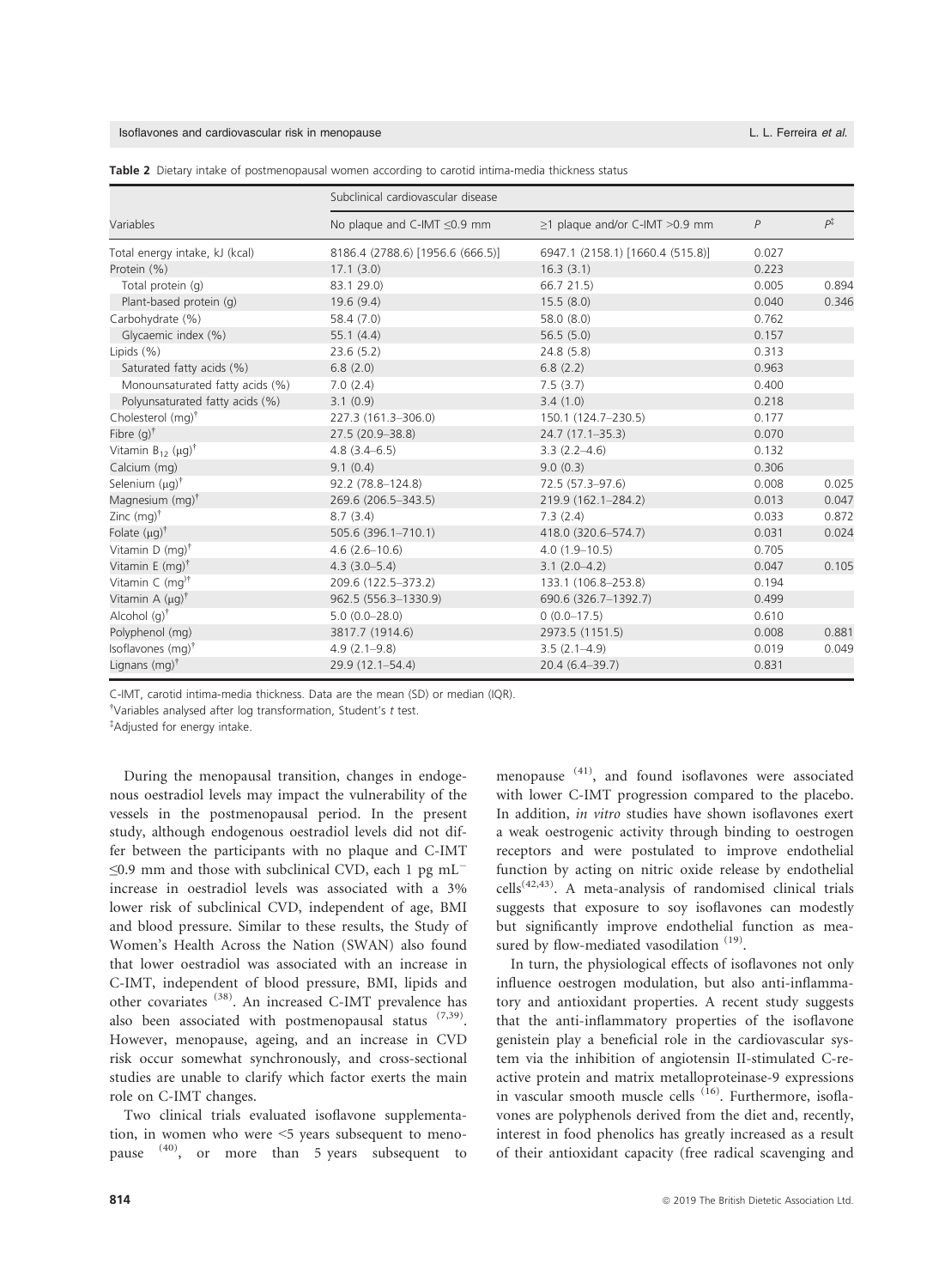| Factors                                 | Categories     | PR (95% CI)         | $\overline{P}$ |
|-----------------------------------------|----------------|---------------------|----------------|
| Age (years)                             | $<$ 55         | (ref.)              | 0.287          |
|                                         | >55            | $1.37(0.77 - 2.43)$ |                |
| Time subsequent to<br>menopause (years) | $<$ 5          | (ref.)              | 0.485          |
|                                         | $\geq 5$       | $1.21(0.70 - 2.10)$ |                |
| Previous hormone<br>therapy             | No             | (ref.)              | 0.347          |
|                                         | Yes            | $1.30(0.75 - 2.23)$ |                |
| BMI (kg $m^{-2}$ ) <sup>‡</sup>         | 27             | (ref.)              | 0.031          |
|                                         | $\geq$ 27      | $1.83(1.06 - 3.19)$ |                |
| Oestradiol (pg $mL^{-1}$ )              |                | $0.98(0.95 - 1.00)$ | 0.067          |
| Hypertension                            | N <sub>o</sub> | (ref.)              | 0.017          |
|                                         | Yes            | $1.93(1.13 - 3.32)$ |                |
| Fibre $(q)$ <sup>†</sup>                | $<$ 21.0       | (ref.)              | 0.038          |
|                                         | >21.0          | $0.58(0.34 - 0.97)$ |                |
| Selenium $(\mu q)^{\dagger}$            | $<$ 55.0       | (ref.)              | 0.042          |
|                                         | >55.0          | $0.54(0.30 - 0.98)$ |                |
| Magnesium (mg) <sup>†</sup>             | $<$ 320.0      | (ref.)              | 0.072          |
|                                         | >320.0         | $0.46(0.20 - 1.07)$ |                |
| Folate $(\mu q)^{\dagger}$              | $<$ 400.0      | (ref.)              | 0.110          |
|                                         | >400.0         | $0.65(0.38 - 1.10)$ |                |
| Polyphenol intake<br>$(mg)^{\ddagger}$  | $<$ 3073.6     | (ref.)              | 0.056          |
|                                         | $\geq$ 3073.6  | $0.57(0.32 - 1.01)$ |                |
| Isoflavones intake<br>$(mq)^{\ddagger}$ | <4.9           | (ref.)              | 0.024          |
|                                         | >4.9           | $0.52(0.30 - 0.92)$ |                |

Table 3 Demographic, lifestyle and dietary factors related to the presence of ≥1 plaque and/or C-IMT >0.9 mm

BMI, body mass index; CI, confidence interval; C-IMT, carotid intimamedia thickness; PR, prevalence ratio.

Each model (each block) was evaluated independently. Unadjusted models were used. Determinants were identified on the basis of a backward prevalence ratio model. Oestradiol was considered a continuous variable. The other variables are categorical.

† Dietary reference intakes (33).

‡ Defined as the median of participants in this sample.

Table 4 Adjusted of prevalence ratios for the presence of ≥1 plaque and/or C-IMT >0.9 mm

| Factors                                 | PR (95% CI)         | DŤ    |
|-----------------------------------------|---------------------|-------|
| Age (years)                             | $1.03(0.98 - 1.08)$ | 0.271 |
| BMI: $\geq$ 27 kg m <sup>-2</sup>       | $1.90(1.12 - 3.22)$ | 0.017 |
| Hypertension                            | $1.44(0.80 - 2.58)$ | 0.222 |
| Oestradiol (pg $mL^{-1}$ )              | $0.97(0.95 - 0.99)$ | 0.004 |
| Fibre $(g)^{\ddagger}$                  | $0.78(0.40 - 1.50)$ | 0.778 |
| Selenium: $\geq$ 55.0 µg <sup>‡</sup>   | $0.76(0.37 - 1.55)$ | 0.450 |
| Isoflavones: $\geq 4.9$ mg <sup>§</sup> | $0.50(0.27 - 0.90)$ | 0.021 |

BMI, body mass index; CI, confidence interval; PR, prevalence ratio. Age and oestradiol were considered continuous variables. The others variables are categorical.

† Multivariate-adjusted Poisson regression model with robust estimate. ‡ Dietary reference intakes (33).

§ Defined as the median of participants in this sample.

metal chelating activities)  $(14)$ . The generation of reactive oxygen species (ROS) in endothelial cells causes the rapid degradation of nitric oxide, and thus the quenching of ROS should, in theory, improve endothelial function. In a study with 1683 postmenopausal women, an inverse association was observed between total polyphenol intake and lower prevalence of CVD  $(44)$ . Other dietary antioxidants have been recognised to exert a protective effect against atherogenesis and CVD  $(45)$ . Similarly, a systematic review showed that high intakes and/or circulatory levels of magnesium, as well as the vitamin B group, may be associated with lower C-IMT or reduced progression of C-IMT (46). In the present study, women with subclinical CVD had lower dietary intake of magnesium, selenium and folate, although only lower isoflavone intake was independently associated with the presence of plaque and C-IMT ≥0.9 mm. Isoflavones appear to be more effective than antioxidant vitamins and minerals in the scavenging of reactive oxygen species and lipid peroxidation  $(22,23)$ . Taken together, the data from the literature and our the results obtained in the present study suggest that the association found between higher isoflavones intake and lower risk of subclinical CVD in postmenopausal women, might be related to its antioxidant effect and putative weak oestrogenic activity.

Some studies have indicated that the positive cardiovascular effects of isoflavones may be a function of the ability to produce equol, an active metabolite, produced by gut microbiota  $(47-49)$ , as well as presenting affinity for oestrogen receptors, anti-androgenic properties and good antioxidant activity  $(50)$ . Indeed, equol-producing ability varies greatly among individuals and higher dietary isoflavone consumption was associated with a lower IMT in equol producers but not in equol non-producers in a study involving 572 healthy Chinese adults  $(34)$ . Interestingly, recent reports suggest that the equol production status might be associated with intake of dietary isoflavones and a healthy diet pattern by increasing gut microbiome diversity (51,52). Although our participants with higher isoflavone dietary intake could present a better gut microbiome profile, the equol-producing ability could not be assessed in the present study because of the lack of specific biological (urine) samples.

Our results show that BMI  $\geq$ 27 kg m<sup>-2</sup> was associated with 90% higher risk of having ≥1 plaque and/or C-IMT >0.9 mm. In a previous study with 390 postmenopausal women [mean (SD) age, 63.1 (7.7) years old] living in the Mediterranean region, a high BMI was associated with increased common carotid C-IMT and lumen diameters, and this association persisted after adjustment for the presence of metabolic syndrome <sup>(53)</sup>. Recently, Hruskova et al.  $(54)$  demonstrated that, in younger individuals  $(n = 102, \text{ aged } 25-64 \text{ years old, with no current or past})$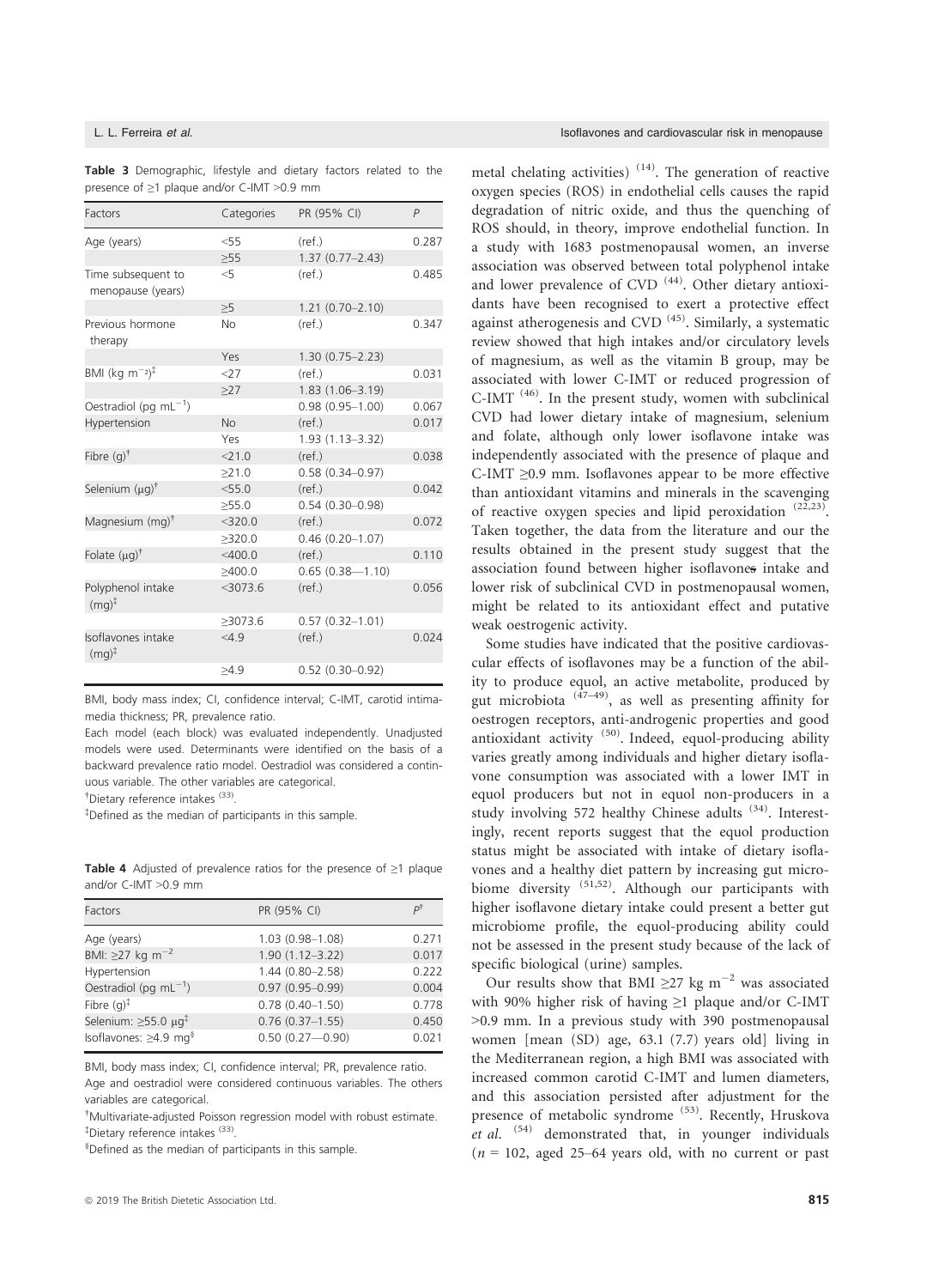CVD history), BMI and blood pressure were significantly and positively associated with C-IMT. In line with these results, in our sample of recent postmenopausal women, hypertension, as defined in accordance with new guidelines  $(29)$  was also associated with the presence of subclinical CVD.

The strength of the present study is the sampling of postmenopausal women with no clinical disease, who were mostly non-obese, allowing us to demonstrate the relationship between isoflavone intake and subclinical CVD. Study limitations are the cross-sectional design, which precludes making conclusions regarding the direction of cause and effect. Also, we did not assess psychological factors, such as anxiety or depression and their potential impact on the study findings (55,56). Indeed, emerging evidence suggests the potential contribution of improved psychological health to better population-level cardiovascular health <sup>(57)</sup>. Another limitation was the impossibility of measuring urine equol because it could modify the association of isoflavone consumption and subclinical CVD. An additional limitation was the use of a semiquantitative FFQ to assess nutrition intake. However, FFQs are still widely used as the primary dietary assessment in research studies (58) and, in the present study, a robust validated FFQ was administered by trained nutritionists who interviewed each participant for approximately 50 min.

In conclusion, the results obtained in the present study show that a higher isoflavone dietary intake was associated with lower risk of subclinical CVD in postmenopausal women, independent of BMI and endogenous oestradiol levels. Considering that IMT status has been proposed as an independent predictor of future cardiovascular events, a higher intake of isoflavones combined with other healthy lifestyle habits in postmenopausal women may have a beneficial effect on the primary prevention of CVD.

#### Transparency declaration

The lead author affirms that this manuscript is an honest, accurate and transparent account of the study being reported. The reporting of this work is compliant with STROBE guidelines. The lead author affirms that no important aspects of the study have been omitted and that any discrepancies from the study as planned have been explained.

## Conflict of interests, source of funding and authorship

The authors declare that they have no conflicts of interest.

This work was supported by the Brazilian National Institute of Hormones and Women's Health/Conselho Nacional de Desenvolvimento Científico e Tecnológico  $(CNPq INCT 465482/2014-7)$ , Fundação de Amparo à Pesquisa do Rio Grande do Sul (FAPERGS-INCT 17/ 2551-0000519-8) and Fundo de Apoio a Pesquisa do Hospital de Clínicas de Porto Alegre (FIPE-HCPA 10-0544). The founding sponsors had no role in the design of the study; in the collection, analyses, or interpretation of data; in the writing of the manuscript, nor in the decision to publish the results.

All authors were involved in the conception and design of the study and contributed to data collection and analysis. LLF, TRS and PMS drafted the article. All the authors read and approved the final manuscript submitted for publication.

#### References

- 1. Colditz GA, Willett WC, Stampfer MJ et al. (1987) Menopause and the risk of coronary heart disease in women. N Engl J Med 316, 1105-1110.
- 2. Vaidya D, Becker DM, Bittner V et al. (2011) Ageing, menopause, and ischaemic heart disease mortality in England, Wales, and the United States: modelling study of national mortality data. BMJ 343, d5170.
- 3. Libby P & Theroux P (2005) Pathophysiology of coronary artery disease. Circulation 111, 3481–3488.
- 4. Nambi V, Chambless L, Folsom AR et al. (2010) Carotid intima-media thickness and presence or absence of plaque improves prediction of coronary heart disease risk: the ARIC (Atherosclerosis Risk In Communities) study. J Am Coll Cardiol 55, 1600–1607.
- 5. Peters SA, den Ruijter HM, Bots ML et al. (2012) Improvements in risk stratification for the occurrence of cardiovascular disease by imaging subclinical atherosclerosis: a systematic review. Heart 98, 177–184.
- 6. Maturana MA, Franz RF, Metzdorf M et al. (2015) Subclinical cardiovascular disease in postmenopausal women with low/medium cardiovascular risk by the Framingham risk score. Maturitas 81, 311–316.
- 7. Ieamtairat P, Soontrapa S, Kaewrudee S et al. (2018) Difference in carotid intima-media thickness between pre and postmenopausal women. Menopause 26, 39–44.
- 8. Stampfer MJ, Hu FB, Manson JE et al. (2000) Primary prevention of coronary heart disease in women through diet and lifestyle. N Engl J Med 343, 16-22.
- 9. Knoops KT, de Groot LC, Kromhout D et al. (2004) Mediterranean diet, lifestyle factors, and 10-year mortality in elderly European men and women: the HALE project. JAMA 292, 1433–1439.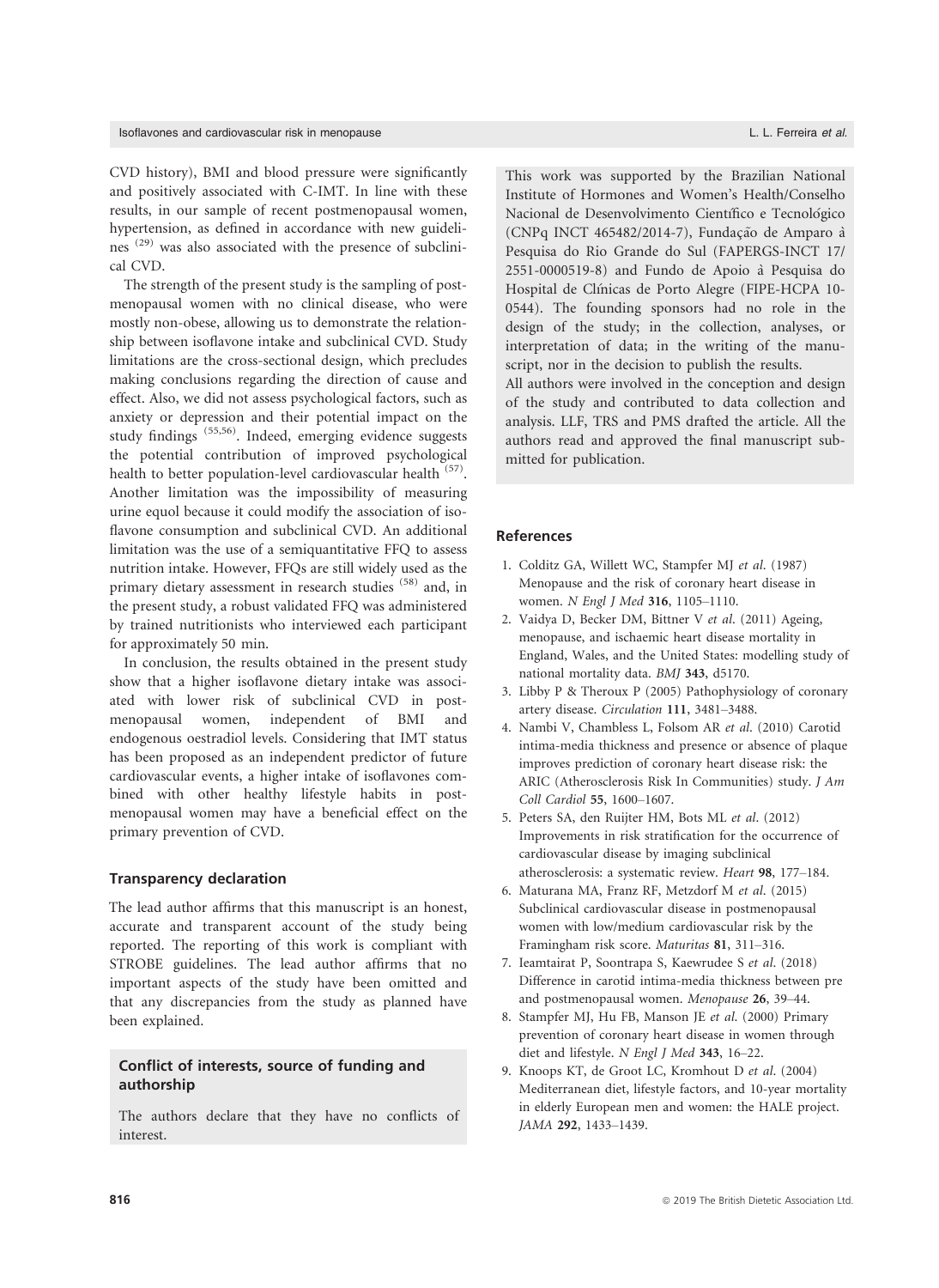- 10. Akesson A, Weismayer C, Newby PK et al. (2007) Combined effect of low-risk dietary and lifestyle behaviors in primary prevention of myocardial infarction in women. Arch Intern Med 167, 2122–2127.
- 11. Tribble DL (1999) AHA Science Advisory. Antioxidant consumption and risk of coronary heart disease: emphasison vitamin C, vitamin E, and beta-carotene: a statement for healthcare professionals from the American Heart Association. Circulation 99, 591–595.
- 12. Rissanen T, Voutilainen S, Nyyssönen K et al. (2000) Low plasma lycopene concentration is associated with increased intima-media thickness of the carotid artery wall. Arterioscler Thromb Vasc Biol 20, 2677–2681.
- 13. Lee IM, Cook NR, Gaziano JM et al. (2005) Vitamin E in the primary prevention of cardiovascular disease and cancer: the Women's Health Study: a randomized controlled trial. JAMA 294, 56–65.
- 14. Bravo L (1998) Polyphenols: chemistry, dietary sources, metabolism, and nutritional significance. Nutr Rev 56, 317–333.
- 15. Adlercreutz H (2007) Lignans and human health. Crit Rev Clin Lab Sci 44, 483–525.
- 16. Xu L, Liu JT, Li K et al. (2018) Genistein inhibits Ang IIinduced CRP and MMP-9 generations via the ER-p38/ ERK1/2-PPARγ-NF-κB signaling pathway in rat vascular smooth muscle cells. Life Sci 216, 140–146.
- 17. Yu J, Bi X, Yu B et al. (2016) Isoflavones: antiinflammatory benefit and possible caveats. Nutrients 8, 361.
- 18. Oak MH, Auger C, Belcastro E et al. (2018) Potential mechanisms underlying cardiovascular protection by polyphenols: role of the endothelium. Free Radic Biol Med 122, 161–170.
- 19. Beavers DP, Beavers KM, Miller M et al. (2012) Exposure to isoflavone-containing soy products and endothelial function: a Bayesian meta-analysis of randomized controlled trials. Nutr Metab Cardiovasc Dis 22, 182–191.
- 20. Li SH, Liu XX, Bai YY et al. (2010) Effect of oral isoflavone supplementation on vascular endothelial function in postmenopausal women: a meta-analysis of randomized placebo-controlled trials. Am J Clin Nutr 91, 480–486.
- 21. Glazier MG & Bowman MA (2001) A review of the evidence for the use of phytoestrogens as a replacement for traditional estrogen replacement therapy. Arch Intern Med 161, 1161–1172.
- 22. Exner M, Hermann M, Hofbauer R et al. (2001) Genistein prevents the glucose autoxidation mediated atherogenic modification of low density lipoprotein. Free Radic Res 34, 101–112.
- 23. Sierens J, Hartley JA, Campbell MJ et al. (2001) Effect of phytoestrogen and antioxidant supplementation on oxidative DNA damage assessed using the comet assay. Mutat Res 485, 169–176.
- 24. Siow RC, Li FY, Rowlands DJ et al. (2007) Cardiovascular targets for estrogens and phytoestrogens: transcriptional regulation of nitric oxide synthase and antioxidant defense genes. Free Radic Biol Med 42, 909–925.
- 25. Zanolla AF, Olinto MT, Henn RL et al. (2009) Assessment of reproducibility and validity of a food frequency questionnaire in a sample of adults living in Porto Alegre, Rio Grande do Sul State, Brazil. Cad Saude Publica 25, 840–848.
- 26. Tabela Brasileira de Composição de Alimentos (TBCA). Universidade de São Paulo (USP). Food Research Center (FoRC). Versão 6.0. São Paulo (2017). http://www.fcf. usp.br/tbca (accessed January 2018).
- 27. (USDA) USDoAARS (2018) USDA Food Composition Databases. https://ndb.nal.usda.gov/ndb/search/ list (accessed January 2018).
- 28. Rothwell JA, Perez-Jimenez J, Neveu V et al. (2013) Phenol-Explorer 3.0: a major update of the Phenol-Explorer database to incorporate data on the effects of food processing on polyphenol content. Database (Oxford) 2013, bat070. https://doi.org/10.1093/database/bat070.
- 29. Whelton PK, Carey RM, Aronow WS et al. (2018) 2017 ACC/AHA/AAPA/ABC/ACPM/AGS/APhA/ASH/ASPC/ NMA/PCNA guideline for the prevention, detection, evaluation, and management of high blood pressure in adults: a report of the american college of cardiology/ american heart association task force on clinical practice guidelines. J Am Coll Cardiol 71, e127–e248.
- 30. Burke GL, Evans GW, Riley WA et al. (1995) Arterial wall thickness is associated with prevalent cardiovascular disease in middle-aged adults. The Atherosclerosis Risk in Communities (ARIC) Study. Stroke 26, 386–391.
- 31. Lambrinoudaki I, Armeni E, Georgiopoulos G et al. (2013) Subclinical atherosclerosis in menopausal women with low to medium calculated cardiovascular risk. Int J Cardiol 164, 70–76.
- 32. Chan YH, Lau KK, Yiu KH et al. (2007) Isoflavone intake in persons at high risk of cardiovascular events: implications for vascular endothelial function and the carotid atherosclerotic burden. Am J Clin Nutr 86, 938– 945.
- 33. Trumbo P, Schlicker S, Yates AA et al. (2002) Dietary reference intakes for energy, carbohydrate, fiber, fat, fatty acids, cholesterol, protein and amino acids. J Am Diet Assoc 102, 1621–1630.
- 34. Cai Y, Guo K, Chen C et al. (2012) Soya isoflavone consumption in relation to carotid intima-media thickness in Chinese equol excretors aged 40-65 years. Br J Nutr 108, 1698–1704.
- 35. van Erp-Baart MA, Brants HA, Kiely M et al. (2013) Isoflavone intake in four different European countries: the VENUS approach. Br J Nutr 89(Suppl 1), S25–S30.
- 36. de Lima PF, Colombo CA, Chiorato AF et al. (2014) Occurrence of isoflavonoids in Brazilian common bean